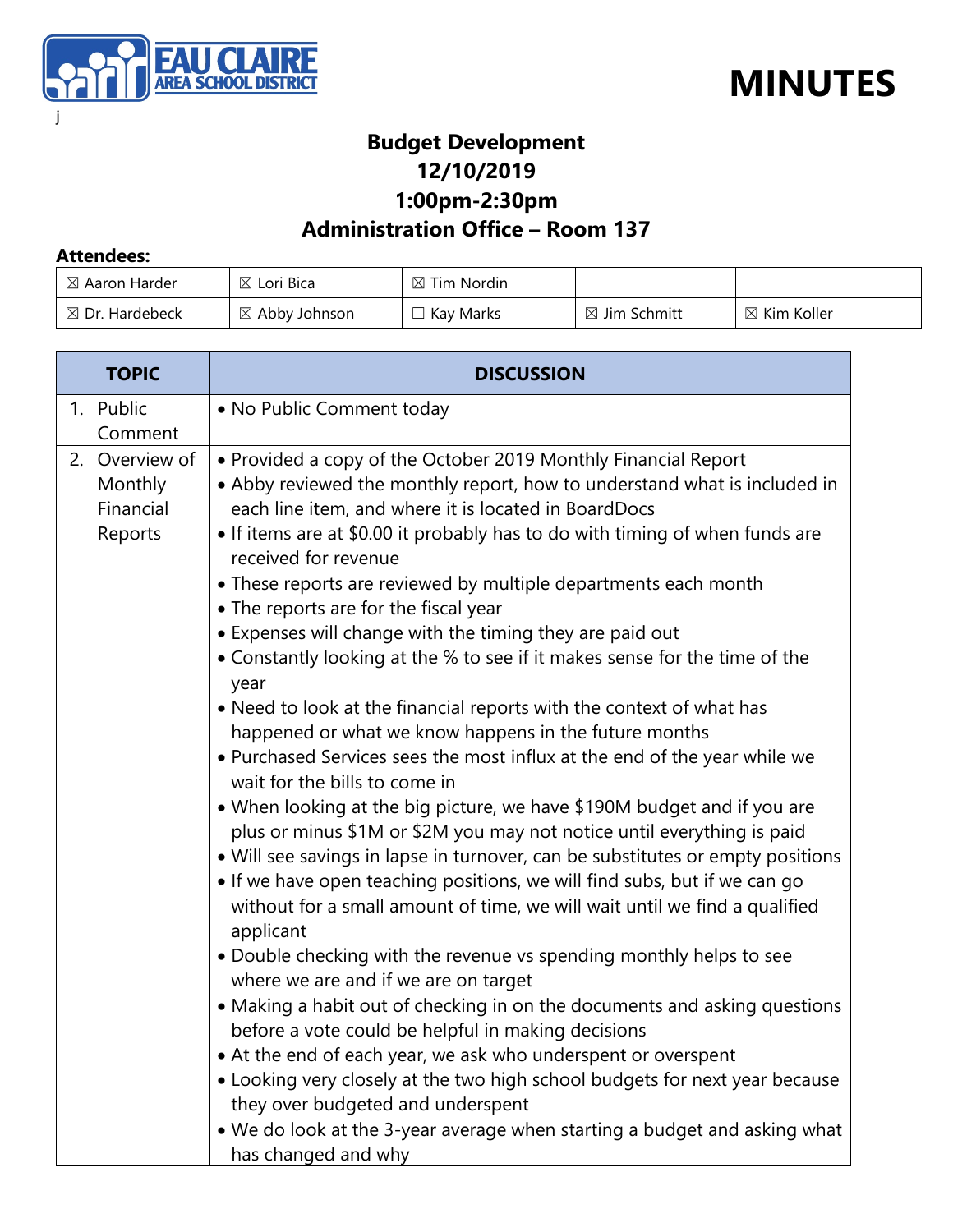## **MINUTES**

| <b>EAU CLAIRE</b><br>AREA SCHOOL DISTRICT<br><b>MINU</b>                                                                                                                                                                                                                                                                                                                                                                                                                                                                                                                                                                                                                                                                               |
|----------------------------------------------------------------------------------------------------------------------------------------------------------------------------------------------------------------------------------------------------------------------------------------------------------------------------------------------------------------------------------------------------------------------------------------------------------------------------------------------------------------------------------------------------------------------------------------------------------------------------------------------------------------------------------------------------------------------------------------|
| • If we are in a projected deficit, we tell them to reduce 5%, we don't tell<br>them to reduce specific items, they get the option<br>• After meeting with the buildings, we do another meeting with the Admin<br>Building Departments to see where they are and why things are different<br>• We are always asking while staffing to see if there are other dollars that<br>can be paying for staff instead of the general fund<br>• Difference in Adopted and Revised budget is mainly due to Grants<br>because we don't always know how much the allocation will be<br>• Aaron shared some graphs earlier this year, we did put together some<br>trends based on those graphs<br>• Can BDC get an electronic version of the graphs? |

- Shared document for Operating 5-year history
- Growth in FTE has taken place in Special Education
- 3. 2020 Debt • Showed graph of District debt schedule

Drop

- Fund 38 is debt issued **without** a referendum
	- Fund 39 is debt issued **with** a referendum
		- Things to be aware of, Fund 38 impacts Operating Revenue Limit
		- If we issue more debt and make more payments, it could decrease the amount we can levy against and use in General Fund
			- Have discussed trying to keep the levy flat, with some investigation, issuing debt without a referendum may have a negative impact
			- We don't want to have the General Operations \$53.8M tax levy go down
		- We can't be more than \$57.2M in the levy, the pot won't grow regardless, we may be able to do more projects, but we would get less money in the general fund
		- Another option, we can prepay debt, we can levy a higher amount and pay off debt sooner
		- We could keep the levy flat if we prepay, but we would rely on experts to tell us what the best options are
		- We did issue debt without referendum when we bought Prairie Ridge
		- It was part of a 2-question referendum that did not pass, but the district decided that it was important to have, no issues were raised, so it was purchased
		- Our debt schedule was created to avoid large swings in the levy
		- Prepay would most likely be issued in Fund 39 to keep the levy flat
		- Would like to know what Budget Development Committee questions are to take to Baird, how much money, what time frame, the question is, does the Board want to look at this as an option?
		- If we do nothing, what is the drop in the levy?
		- Depending on how it effects the taxpayer may determine if we move forward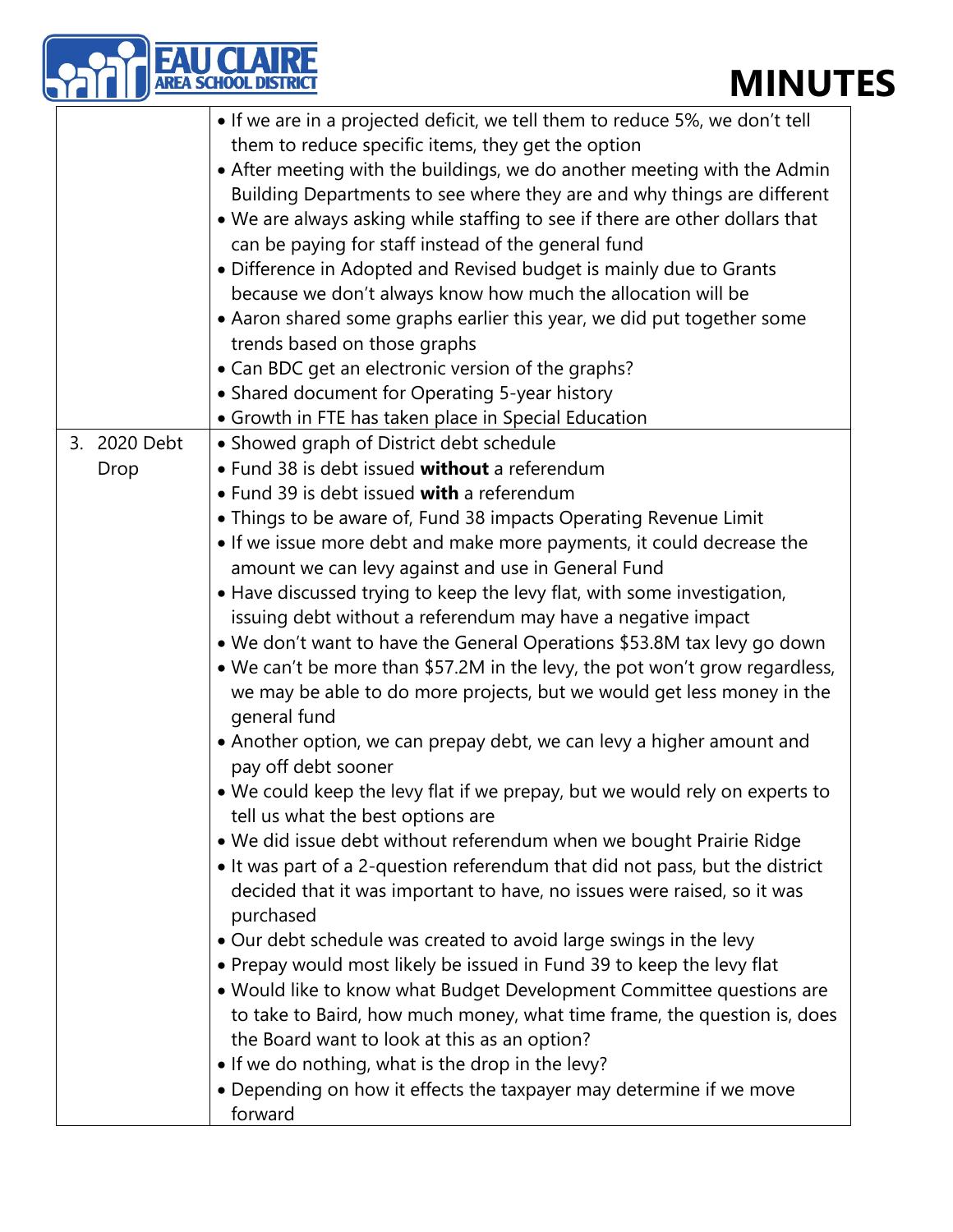|               | U CLAIRF<br><b>MINUTES</b>                                                     |
|---------------|--------------------------------------------------------------------------------|
| 4. Review     | • Provided a Budget/Staffing Calendar                                          |
| <b>Budget</b> | • HR and Finance work very close together as well as B&G and T&L to make       |
| Timeline      | sure that all needs are being met                                              |
|               | • Right after the budget is adopted, we start with the next budget cycle       |
|               | • There are multiple people that have a part in the budget process             |
|               | • Biggest part of budget is staffing, 80% of the budget, we start with a \$0   |
|               | budget and build from there                                                    |
|               | • Budget and Aid is based on the 3-year average, so there may be an            |
|               | increase in the kiddos, but we won't necessarily see it for a few years        |
|               | • In March, when we finalize the staffing calendar, each of the principals get |
|               | a look to see if their needs are being met, as well as the Special Education   |
|               | department                                                                     |
|               | • Special Education seems to be the trickiest part of the puzzle, kids are in  |
|               | transition, or being identified                                                |
|               | • For the last 3 years we have seen significant growth in Special Education    |
|               | • All of this is important, but 2, 3, 4, 5, years from now, are we okay with   |
|               | where we are going?                                                            |
|               | • Only know your per pupil aid for two years, we have gone from having no      |
|               | dollars to \$50, to \$400, to \$654 per student you just never know, we plan   |
|               | for $$0$                                                                       |
|               | • You cannot depend on that, would think that for the next 3 years we can      |
|               | anticipate support, but after that we cannot guarantee anything                |
|               | • Need a picture of what has happened and what was different                   |
|               | • There is a combination of things, but what was the biggest impact?           |
|               | • We looked for the biggest savings measures we could, we received more        |
|               | from the state which increased the revenue limit, took approach of             |
|               | leasing instead of buying                                                      |
|               | • Policies have been directing us, class size has been able to be met          |
|               | • In a perfect world you would like to be at the minimum level for class       |
|               | sizes but in order to meet the level movements of staff, you may need to       |
|               | go to the upper limit                                                          |
|               | • Policies give great guidance of what the parameters are                      |
|               | • Is it worth discussing to change those policies?                             |
|               | • Middle School is at the higher class size levels, there is a bubble that we  |
|               | are working through, we will have another bubble in about 4 years              |
|               | . Working with High School to offer electives on opposite years to take        |
|               | advantage of class size                                                        |
|               | • Are we accounting for best practices for discipline with class size policy?  |
|               | • Language instruction, good example at High School, English seems to be       |
|               | a little smaller than Social Studies, principals and department chairs work    |
|               | together to meet needs                                                         |
|               | • Language courses having fairly high enrollments, do the buildings all have   |
|               | the knowledge to be able to make those staffing decisions?                     |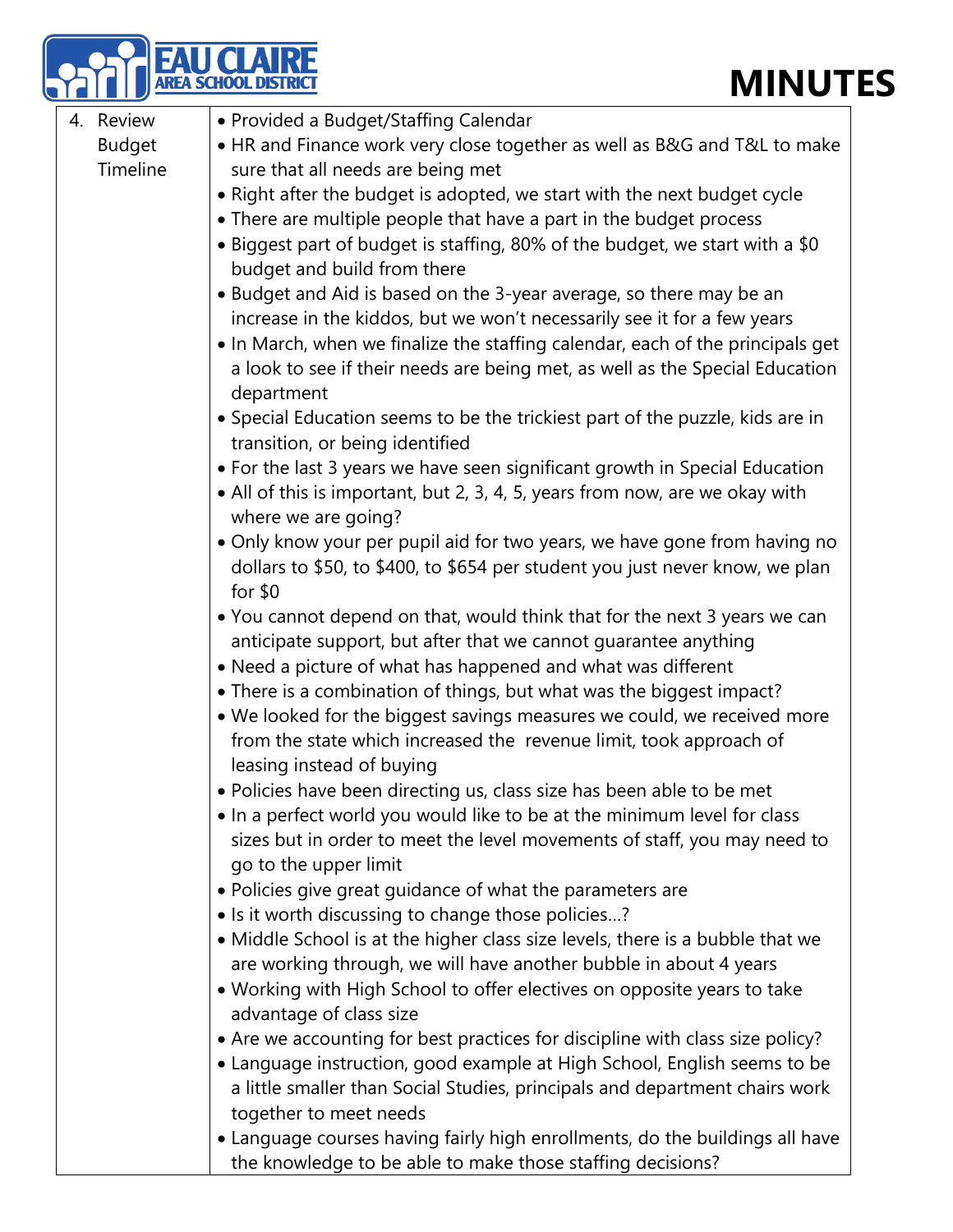### **MINUTES**

| <b>MINUT</b>                                                                                                       |
|--------------------------------------------------------------------------------------------------------------------|
| • We hear that they are having those discussions, but we can circle back to                                        |
| make sure they know                                                                                                |
| • Research shows that if class sizes get too big, it can become a working                                          |
| conditions issue and a student number issue, reductions in math and                                                |
| reading                                                                                                            |
| • More stuff to grade and more kids to get to working conditions issue                                             |
| • Have been doing more work with Principals on strategies and things that                                          |
| they want to include in School Improvement Plans                                                                   |
| . Do they know the behaviors and strategies to promote good behaviors?                                             |
| . We have been doing best practice work, some principals have reported<br>back saying they have been working on it |
| • Do they feel they have the flexibility to do what they need to do; do they                                       |
| feel free to lower the class size if the dynamics come up?                                                         |
| • They do have FTE they manage and manipulate the FTE to meet needs                                                |
| • As an elementary principal, you may notice an issue and can                                                      |
| accommodate to some point                                                                                          |
| • You can also get aide time into classrooms and the conversations happen                                          |
| that certain students need to be in a specific environment away from each                                          |
| other for some time                                                                                                |
| . Total FTE is assigned, principals then assign how much for each subject                                          |
| and can accommodate where needed                                                                                   |
| • Class size dissatisfaction comes up often when talking with staff                                                |
| 1. There is flexibility, principals and leadership are making the decisions                                        |
| 2. Are buildings communicating effectively, do people understand why                                               |
| class sizes are what they are?                                                                                     |
| • The leadership teams do discuss this, not sure if it trickles down to the                                        |
| teacher, maybe the conversations are happening, and people just don't                                              |
| like the communication that is coming out                                                                          |
| • Even if people don't like it or agree, but they understand why                                                   |
| • Elementary, $4^{th}$ & 5 <sup>th</sup> grade understand why                                                      |
| • Secondary, we did see benefit offering things every other year                                                   |
| • Class size is important, we can push and change, it has been clearly stated<br>to staff                          |
| • Communicating OPEB timeline to staff                                                                             |
| • What does a 12-month timeline look like?                                                                         |
| • The first part is holding off for 2019-20, but what about the additional<br>timeframe?                           |
| • Do these things have to coincide with a fiscal year?                                                             |
| • Following historical patterns, things may not start until 2022                                                   |
| • Point being, those who may be considering retiring and take benefits, that                                       |
| they can know with some certainty that they have time to make a decision                                           |
| • Minimum of a year would be helpful for staff                                                                     |
| • We can pull the wording from last meeting and send to the group                                                  |